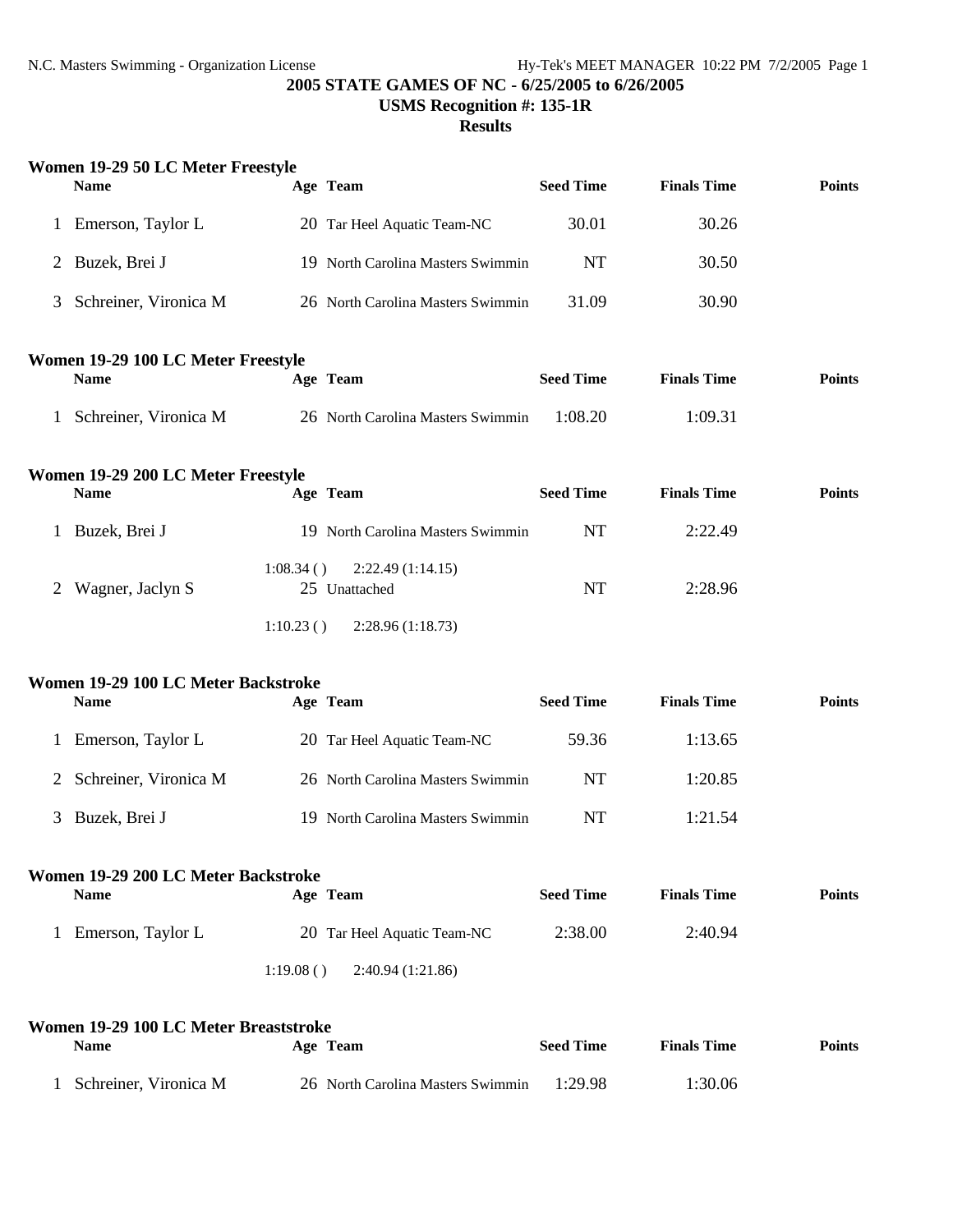**USMS Recognition #: 135-1R**

### **Results**

| Women 19-29 200 LC Meter Breaststroke |                       |  |                                           |                  |                    |               |
|---------------------------------------|-----------------------|--|-------------------------------------------|------------------|--------------------|---------------|
|                                       | <b>Name</b>           |  | Age Team                                  | <b>Seed Time</b> | <b>Finals Time</b> | <b>Points</b> |
|                                       | Schreiner, Vironica M |  | 26 North Carolina Masters Swimmin 2:55.20 |                  | 3:18.59            |               |
|                                       |                       |  | $1:35.40()$ $3:18.59(1:43.19)$            |                  |                    |               |

| (Women 19-29 200 LC Meter Butterfly)<br><b>Name</b> | Age Team                       | <b>Seed Time</b> | <b>Finals Time</b> | Points |
|-----------------------------------------------------|--------------------------------|------------------|--------------------|--------|
| 2 Emerson, Taylor L                                 | 20 Tar Heel Aquatic Team-NC    | 2:04.38          | 2:36.17            |        |
|                                                     | $1:13.47()$ $2:36.17(1:22.70)$ |                  |                    |        |

# **Women 19-29 200 LC Meter IM**

|   | <b>Name</b>             | Age Team                                                           | <b>Seed Time</b> | <b>Finals Time</b> | <b>Points</b> |
|---|-------------------------|--------------------------------------------------------------------|------------------|--------------------|---------------|
| 2 | Buzek, Brei J           | 2:35.56(1:21.94)<br>1:13.62()<br>19 North Carolina Masters Swimmin | <b>NT</b>        | 2:39.68            |               |
|   | Emerson, Taylor L<br>3  | 2:39.68(1:24.76)<br>1:14.92()<br>20 Tar Heel Aquatic Team-NC       | 2:08.40          | 2:41.62            |               |
|   | 4 Schreiner, Vironica M | 2:41.62(1:25.57)<br>1:16.05()<br>26 North Carolina Masters Swimmin | 2:58.13          | 2:56.78            |               |
|   |                         | 1:23.07()<br>2:56.78(1:33.71)                                      |                  |                    |               |

| Women 30-39 200 LC Meter Freestyle |                                   |                  |                    |               |
|------------------------------------|-----------------------------------|------------------|--------------------|---------------|
| <b>Name</b>                        | Age Team                          | <b>Seed Time</b> | <b>Finals Time</b> | <b>Points</b> |
| DeMilia, Mary V                    | 34 North Carolina Masters Swimmin | 2:40.00          | 2:39.91            |               |
|                                    | 2:39.91 (1:23.20)<br>1:16.71()    |                  |                    |               |

| Women 30-39 200 LC Meter Breaststroke |                                   |                  |                    |        |
|---------------------------------------|-----------------------------------|------------------|--------------------|--------|
| <b>Name</b>                           | Age Team                          | <b>Seed Time</b> | <b>Finals Time</b> | Points |
| 1 DeMilia, Mary V                     | 34 North Carolina Masters Swimmin | 3:20.00          | 3:17.91            |        |
|                                       | $1:35.80()$ $3:17.91(1:42.11)$    |                  |                    |        |

| Women 40-49 50 LC Meter Freestyle |                             |                  |                    |               |  |  |
|-----------------------------------|-----------------------------|------------------|--------------------|---------------|--|--|
| <b>Name</b>                       | Age Team                    | <b>Seed Time</b> | <b>Finals Time</b> | <b>Points</b> |  |  |
|                                   |                             |                  |                    |               |  |  |
| Nowak. Elizabeth                  | 42 Tar Heel Aquatic Team-NC | 29.89            | 30.95              |               |  |  |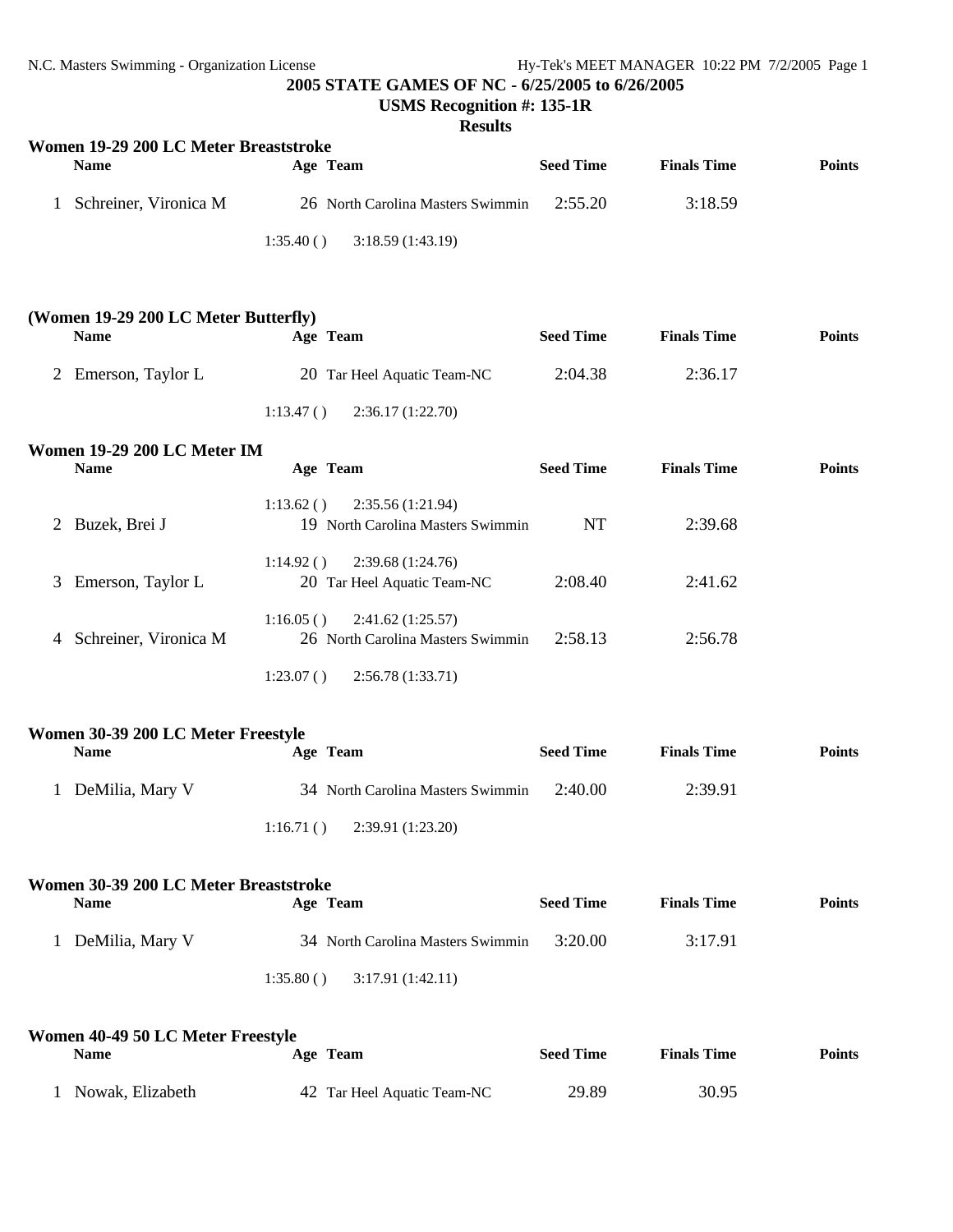**USMS Recognition #: 135-1R**

## **Results**

|              | Women 40-49 200 LC Meter Freestyle    |                        |                                   |                  |                    |               |
|--------------|---------------------------------------|------------------------|-----------------------------------|------------------|--------------------|---------------|
|              | <b>Name</b>                           |                        | Age Team                          | <b>Seed Time</b> | <b>Finals Time</b> | <b>Points</b> |
|              | 1 Nowak, Elizabeth                    |                        | 42 Tar Heel Aquatic Team-NC       | 2:22.10          | 2:25.32            |               |
|              |                                       | 1:08.59()              | 2:25.32(1:16.73)                  |                  |                    |               |
|              | Women 40-49 400 LC Meter Freestyle    |                        |                                   |                  |                    |               |
|              | <b>Name</b>                           |                        | Age Team                          | <b>Seed Time</b> | <b>Finals Time</b> | <b>Points</b> |
|              | 1 Nowak, Elizabeth                    |                        | 42 Tar Heel Aquatic Team-NC       | 5:00.00          | 5:12.33            |               |
|              |                                       | 1:13.99()<br>3:52.38() | 5:12.33 (1:19.95)                 | 2:32.40()        |                    |               |
|              | Women 40-49 100 LC Meter Backstroke   |                        |                                   |                  |                    |               |
|              | <b>Name</b>                           |                        | Age Team                          | <b>Seed Time</b> | <b>Finals Time</b> | <b>Points</b> |
|              | 1 Nowak, Elizabeth                    |                        | 42 Tar Heel Aquatic Team-NC       | 1:16.85          | 1:18.66            |               |
|              | Women 40-49 200 LC Meter Backstroke   |                        |                                   |                  |                    |               |
|              | Name                                  |                        | Age Team                          | <b>Seed Time</b> | <b>Finals Time</b> | <b>Points</b> |
|              | 1 Nowak, Elizabeth                    |                        | 42 Tar Heel Aquatic Team-NC       | 2:45.94          | 2:48.27            |               |
|              |                                       | 1:21.30()              | 2:48.27 (1:26.97)                 |                  |                    |               |
|              | Women 40-49 200 LC Meter IM           |                        |                                   |                  |                    |               |
|              | <b>Name</b>                           |                        | Age Team                          | <b>Seed Time</b> | <b>Finals Time</b> | <b>Points</b> |
| $\mathbf{I}$ | Nowak, Elizabeth                      |                        | 42 Tar Heel Aquatic Team-NC       | 2:40.00          | 2:47.00            |               |
|              |                                       | 1:18.57()              | 2:47.00 (1:28.43)                 |                  |                    |               |
|              |                                       |                        |                                   |                  |                    |               |
|              | Women 60-69 50 LC Meter Freestyle     |                        |                                   |                  |                    |               |
|              | <b>Name</b>                           |                        | Age Team                          | <b>Seed Time</b> | <b>Finals Time</b> | <b>Points</b> |
| $\mathbf{1}$ | Jones, Alice U                        |                        | 67 North Carolina Masters Swimmin | 49.50            | 49.86              |               |
|              | Women 60-69 100 LC Meter Freestyle    |                        |                                   |                  |                    |               |
|              | <b>Name</b>                           |                        | Age Team                          | <b>Seed Time</b> | <b>Finals Time</b> | <b>Points</b> |
| $\mathbf{1}$ | Jones, Alice U                        |                        | 67 North Carolina Masters Swimmin | 1:22.40          | 1:53.34            |               |
|              | Women 60-69 100 LC Meter Breaststroke |                        |                                   |                  |                    |               |
|              | <b>Name</b>                           |                        | Age Team                          | <b>Seed Time</b> | <b>Finals Time</b> | <b>Points</b> |
|              | 1 Jones, Alice U                      |                        | 67 North Carolina Masters Swimmin | 2:11.80          | 2:06.22            |               |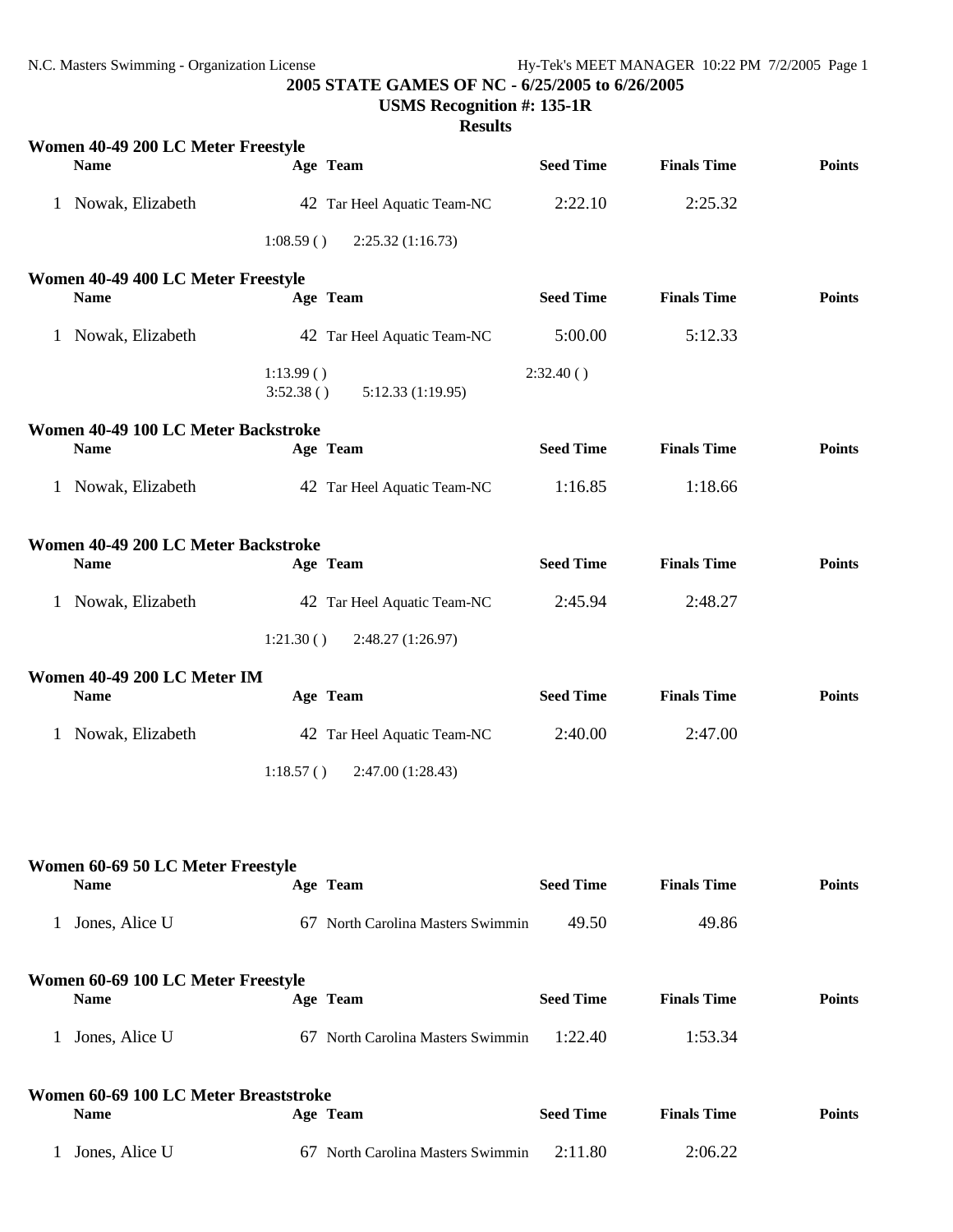**USMS Recognition #: 135-1R**

## **Results**

| Men 30-39 50 LC Meter Freestyle<br><b>Name</b>  | Age Team                            | <b>Seed Time</b> | <b>Finals Time</b> | <b>Points</b> |
|-------------------------------------------------|-------------------------------------|------------------|--------------------|---------------|
| Farrell, Andrew J                               | 35 North Carolina Masters Swimmin   | 25.72            | 26.52              |               |
| 2 Bean, Corey D                                 | 31 North Carolina Aquatic Masters-N | 27.59            | 27.96              |               |
| Men 30-39 100 LC Meter Freestyle<br><b>Name</b> | Age Team                            | <b>Seed Time</b> | <b>Finals Time</b> | <b>Points</b> |
| Farrell, Andrew J                               | 35 North Carolina Masters Swimmin   | 55.84            | 58.12              |               |
| Men 30-39 200 LC Meter Freestyle<br><b>Name</b> | Age Team                            | <b>Seed Time</b> | <b>Finals Time</b> | <b>Points</b> |
| Farrell, Andrew J                               | 35 North Carolina Masters Swimmin   | 2:02.74          | 2:10.63            |               |

1:05.26 ( ) 2:16.67 (1:11.41)

1:02.90 ( ) 2:10.63 (1:07.73)

2 Bean, Corey D 31 North Carolina Aquatic Masters-N 2:13.91 2:16.67

### **Men 30-39 400 LC Meter Freestyle**

| <b>Name</b>       | Age Team                                    | <b>Seed Time</b> | <b>Finals Time</b> | <b>Points</b> |
|-------------------|---------------------------------------------|------------------|--------------------|---------------|
| Farrell, Andrew J | 35 North Carolina Masters Swimmin           | 4:26.19          | 4:39.39            |               |
|                   | 1:06.44()<br>4:39.39 (1:08.38)<br>3:31.01() | 2:19.06()        |                    |               |
| 2 Bean, Corey D   | 31 North Carolina Aquatic Masters-N         | 4:50.41          | 4:56.84            |               |
|                   | 1:07.20()                                   | 2:22.12()        |                    |               |
|                   | 4:56.84(1:16.68)<br>3:40.16()               |                  |                    |               |

| Men 30-39 100 LC Meter Backstroke |                                   |                  |                    |               |  |  |
|-----------------------------------|-----------------------------------|------------------|--------------------|---------------|--|--|
| Name                              | Age Team                          | <b>Seed Time</b> | <b>Finals Time</b> | <b>Points</b> |  |  |
| Farrell, Andrew J                 | 35 North Carolina Masters Swimmin | 1.04.85          | 1:07.69            |               |  |  |

| Men 30-39 200 LC Meter Backstroke |                                   |                  |                    |               |  |
|-----------------------------------|-----------------------------------|------------------|--------------------|---------------|--|
| Name                              | Age Team                          | <b>Seed Time</b> | <b>Finals Time</b> | <b>Points</b> |  |
| Farrell. Andrew J                 | 35 North Carolina Masters Swimmin | 2:20.57          | 2:28.02            |               |  |

1:10.70 ( ) 2:28.02 (1:17.32)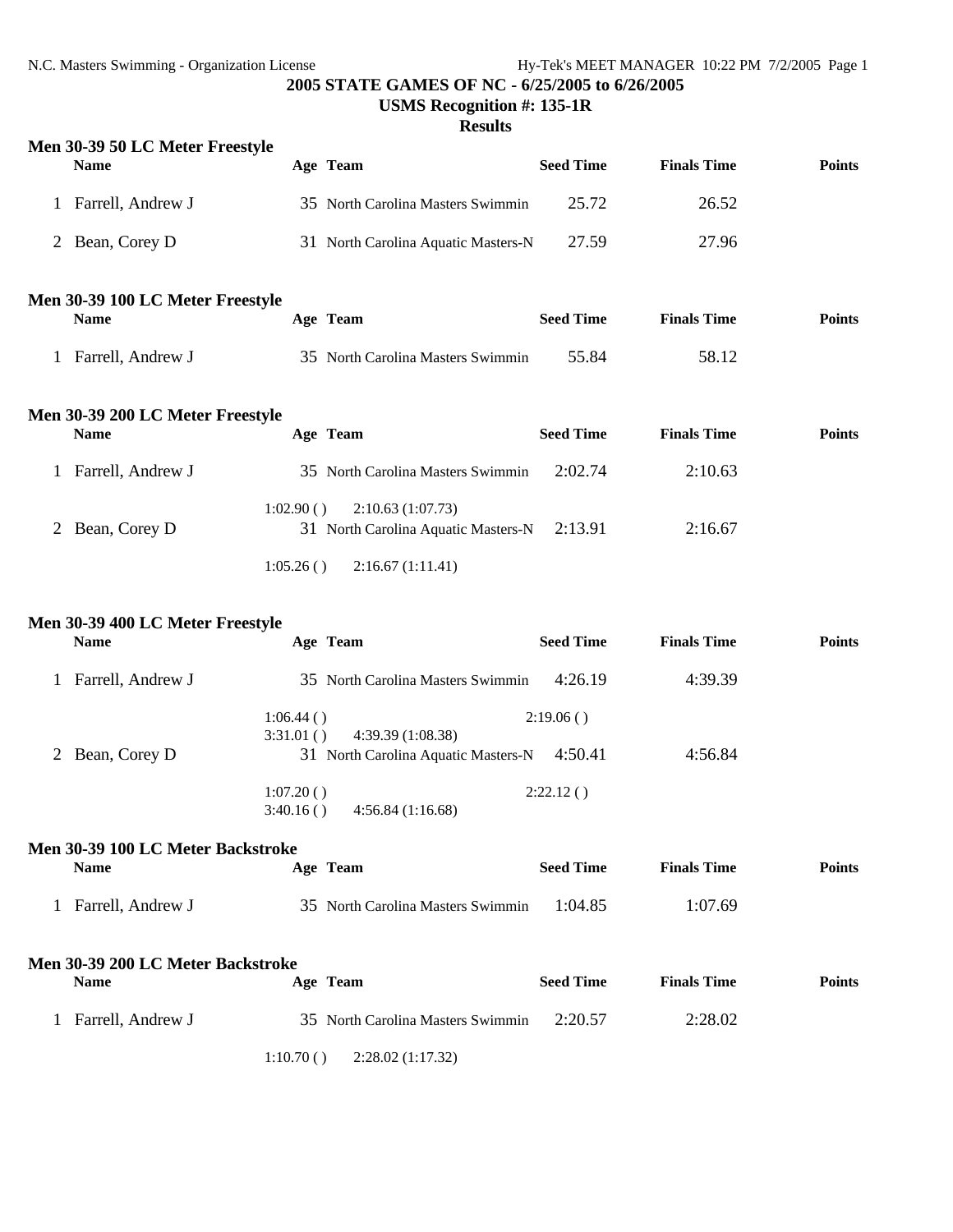**USMS Recognition #: 135-1R**

### **Results**

|   | Men 30-39 100 LC Meter Breaststroke<br><b>Name</b> |           | Age Team                                    | <b>Seed Time</b> | <b>Finals Time</b> | <b>Points</b> |
|---|----------------------------------------------------|-----------|---------------------------------------------|------------------|--------------------|---------------|
|   | 1 Bean, Corey D                                    |           | 31 North Carolina Aquatic Masters-N 1:19.31 |                  | 1:22.20            |               |
|   | Men 30-39 200 LC Meter Breaststroke<br><b>Name</b> |           | Age Team                                    | <b>Seed Time</b> | <b>Finals Time</b> | <b>Points</b> |
|   | 1 Bean, Corey D                                    |           | 31 North Carolina Aquatic Masters-N 2:55.29 |                  | 2:59.34            |               |
|   |                                                    | 1:25.05() | 2:59.34 (1:34.29)                           |                  |                    |               |
|   | Men 30-39 100 LC Meter Butterfly<br><b>Name</b>    |           | Age Team                                    | <b>Seed Time</b> | <b>Finals Time</b> | <b>Points</b> |
|   | 1 Bean, Corey D                                    |           | 31 North Carolina Aquatic Masters-N 1:07.70 |                  | 1:09.26            |               |
|   | Men 30-39 200 LC Meter Butterfly<br><b>Name</b>    |           | Age Team                                    | <b>Seed Time</b> | <b>Finals Time</b> | <b>Points</b> |
|   | 1 Bean, Corey D                                    |           | 31 North Carolina Aquatic Masters-N 2:32.87 |                  | 2:36.61            |               |
|   |                                                    | 1:12.00() | 2:36.61(1:24.61)                            |                  |                    |               |
|   | <b>Men 30-39 200 LC Meter IM</b><br><b>Name</b>    |           | Age Team                                    | <b>Seed Time</b> | <b>Finals Time</b> | <b>Points</b> |
|   | 1 Bean, Corey D                                    |           | 31 North Carolina Aquatic Masters-N 2:32.87 |                  | 2:34.79            |               |
|   |                                                    | 1:11.53() | 2:34.79 (1:23.26)                           |                  |                    |               |
|   | Men 40-49 50 LC Meter Freestyle<br><b>Name</b>     |           | Age Team                                    | <b>Seed Time</b> | <b>Finals Time</b> | <b>Points</b> |
|   | 1 Stewart, Henry D                                 |           | 42 North Carolina Masters Swimmin           | 25.50            | 25.82              |               |
|   | Goldman, Brian H                                   |           | 41 North Carolina Masters Swimmin           | 27.00            | 27.45              |               |
| 3 | Dimsdale, Todd A                                   |           | 48 Tar Heel Aquatic Team-NC                 | 27.40            | 28.26              |               |
| 4 | Erb, Wayne                                         |           | 46 North Carolina Masters Swimmin           | 30.20            | 28.34              |               |
| 5 | Mangrum, John                                      |           | 42 North Carolina Masters Swimmin           | 32.00            | 30.80              |               |
|   | Men 40-49 100 LC Meter Freestyle<br><b>Name</b>    |           | Age Team                                    | <b>Seed Time</b> | <b>Finals Time</b> | <b>Points</b> |
| 1 | Stewart, Henry D                                   |           | 42 North Carolina Masters Swimmin           | 55.00            | 57.35              |               |
| 2 | Goldman, Brian H                                   |           | 41 North Carolina Masters Swimmin           | 59.50            | 1:01.25            |               |
| 3 | Siegel, Craig O                                    |           | 47 North Carolina Masters Swimmin           | 1:04.37          | 1:05.28            |               |
| 4 | Erb, Wayne                                         |           | 46 North Carolina Masters Swimmin           | 1:02.50          | 1:05.76            |               |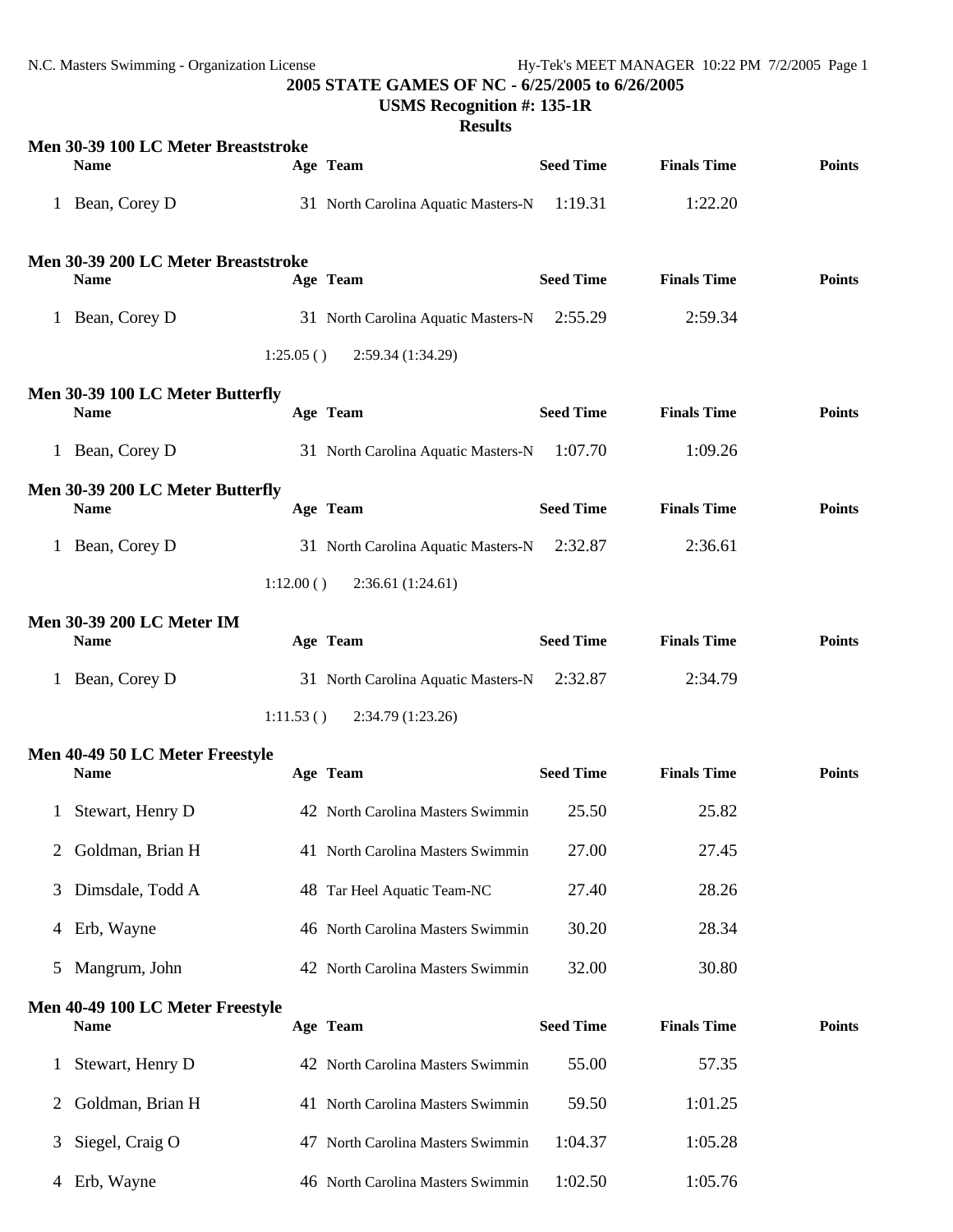#### **USMS Recognition #: 135-1R**

### **Results**

|  |  |  |  |  | <b>Men 40-49 200 LC Meter Freestyle</b> |
|--|--|--|--|--|-----------------------------------------|
|--|--|--|--|--|-----------------------------------------|

|   | <b>Name</b>       | Age Team                                                              | <b>Seed Time</b> | <b>Finals Time</b> | <b>Points</b> |
|---|-------------------|-----------------------------------------------------------------------|------------------|--------------------|---------------|
|   | Goldman, Brian H  | 41 North Carolina Masters Swimmin                                     | 2:18.00          | 2:18.56            |               |
| 2 | Dimsdale, Todd A  | 1:05.59()<br>2:18.56(1:12.97)<br>48 Tar Heel Aquatic Team-NC          | 2:21.60          | 2:22.54            |               |
|   | 3 Siegel, Craig O | 2:22.54(1:14.34)<br>1:08.20()<br>North Carolina Masters Swimmin<br>47 | 2:27.33          | 2:28.32            |               |
| 4 | Mangrum, John     | 2:28.32(1:16.50)<br>1:11.82()<br>42 North Carolina Masters Swimmin    | 2:30.00          | 2:32.49            |               |
|   |                   | 1:12.90()<br>2:32.49(1:19.59)                                         |                  |                    |               |

#### **Men 40-49 400 LC Meter Freestyle**

|   | <b>Name</b>     | Age Team                                    | <b>Seed Time</b> | <b>Finals Time</b> | <b>Points</b> |
|---|-----------------|---------------------------------------------|------------------|--------------------|---------------|
|   | Siegel, Craig O | 47 North Carolina Masters Swimmin           | 5:26.16          | 5:25.75            |               |
|   |                 | 1:17.54()<br>5:25.75(1:20.01)<br>4:05.74()  | 2:41.63()        |                    |               |
|   | 2 Erb, Wayne    | 46 North Carolina Masters Swimmin           | 5:30.20          | 5:28.96            |               |
|   |                 | 1:16.27()<br>5:28.96 (1:22.39)<br>4:06.57() | 2:40.92()        |                    |               |
| 3 | Mangrum, John   | 42 North Carolina Masters Swimmin           | 5:30.00          | 5:30.02            |               |
|   |                 | 1:16.46()<br>5:30.02 (1:22.74)<br>4:07.28() | 2:40.98()        |                    |               |

#### **Men 40-49 100 LC Meter Backstroke**

| <b>Name</b>        | Age Team                          | <b>Seed Time</b> | <b>Finals Time</b> | <b>Points</b> |
|--------------------|-----------------------------------|------------------|--------------------|---------------|
| 1 Stewart, Henry D | 42 North Carolina Masters Swimmin | 1:10.00          | 1:12.23            |               |
| 2 Mangrum, John    | 42 North Carolina Masters Swimmin | 1.20.00          | 1:20.23            |               |

# **Men 40-49 200 LC Meter Backstroke Name Age Team Seed Time Finals Time Points** 1 Mangrum, John 42 North Carolina Masters Swimmin 2:46.00 2:54.31

1:25.09 ( ) 2:54.31 (1:29.22)

| Men 40-49 100 LC Meter Breaststroke                  |                                   |                  |                    |               |
|------------------------------------------------------|-----------------------------------|------------------|--------------------|---------------|
| <b>Name</b>                                          | Age Team                          | <b>Seed Time</b> | <b>Finals Time</b> | <b>Points</b> |
| Blank, Jon W                                         | 45 North Carolina Masters Swimmin | 1:11.00          | 1:12.55            |               |
| (Men 40-49 100 LC Meter Breaststroke)<br><b>Name</b> | Age Team                          | <b>Seed Time</b> | <b>Finals Time</b> | <b>Points</b> |
| 2 Dimsdale, Todd A                                   | 48 Tar Heel Aquatic Team-NC       | 1:15.00          | 1:18.67            |               |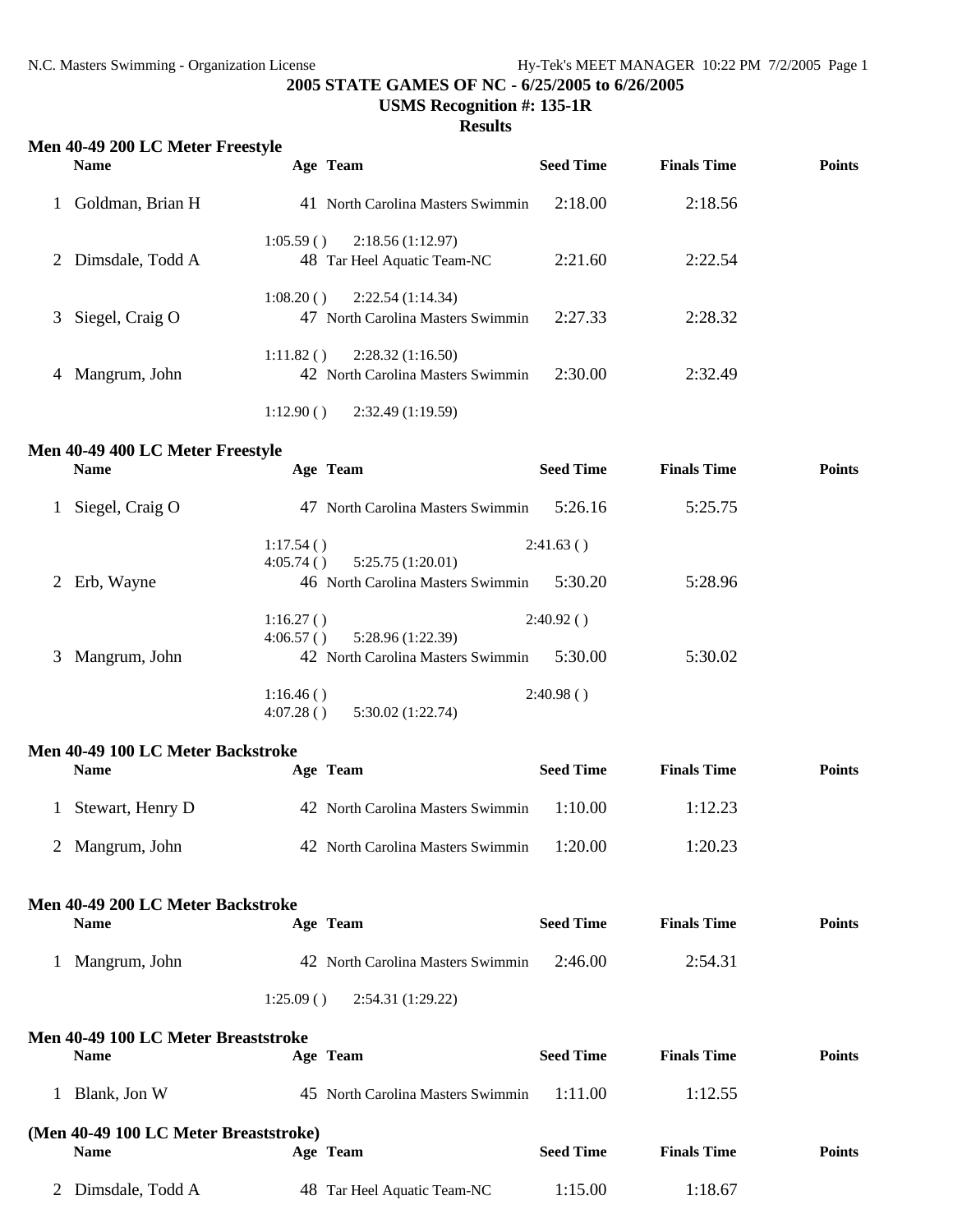**USMS Recognition #: 135-1R**

## **Results**

| Men 40-49 200 LC Meter Breaststroke<br><b>Name</b> |           | Age Team                                        | <b>Seed Time</b> | <b>Finals Time</b> | <b>Points</b> |
|----------------------------------------------------|-----------|-------------------------------------------------|------------------|--------------------|---------------|
| Blank, Jon W                                       |           | 45 North Carolina Masters Swimmin               | 2:40.00          | 2:43.06            |               |
| 2 Dimsdale, Todd A                                 | 1:17.77() | 2:43.06(1:25.29)<br>48 Tar Heel Aquatic Team-NC | 2:55.00          | 2:55.10            |               |
|                                                    | 1:24.56() | 2:55.10(1:30.54)                                |                  |                    |               |
| Men 40-49 100 LC Meter Butterfly                   |           |                                                 |                  |                    |               |

| $1.1011$ To $1.2001$ and $1.10001$ and $1.1001$<br><b>Name</b> | Age Team                          | <b>Seed Time</b> | <b>Finals Time</b> | <b>Points</b> |
|----------------------------------------------------------------|-----------------------------------|------------------|--------------------|---------------|
| Stewart, Henry D                                               | 42 North Carolina Masters Swimmin | 1:02.00          | 1:02.94            |               |
| 2 Blank, Jon W                                                 | 45 North Carolina Masters Swimmin | 1:04.00          | 1:06.55            |               |
| 3 Erb, Wayne                                                   | 46 North Carolina Masters Swimmin | 1:18.36          | 1:23.62            |               |
| <b>Men 40-49 200 LC Meter IM</b>                               |                                   |                  |                    |               |

|   | <b>Name</b>      | Age Team                                                           | <b>Seed Time</b> | <b>Finals Time</b> | <b>Points</b> |
|---|------------------|--------------------------------------------------------------------|------------------|--------------------|---------------|
|   | Blank, Jon W     | 45 North Carolina Masters Swimmin                                  | 2:29.00          | 2:31.34            |               |
| 2 | Stewart, Henry D | 2:31.34(1:18.50)<br>1:12.84()<br>42 North Carolina Masters Swimmin | 2:30.00          | 2:34.86            |               |
| 3 | Erb, Wayne       | 2:34.86(1:24.12)<br>1:10.74()<br>46 North Carolina Masters Swimmin | 2:55.50          | 2:50.21            |               |
| 4 | Mangrum, John    | 2:50.21(1:27.98)<br>1:22.23()<br>42 North Carolina Masters Swimmin | 2:47.00          | 2:52.31            |               |

1:21.29 ( ) 2:52.31 (1:31.02)

| Men 60-69 100 LC Meter Freestyle<br><b>Name</b> | Age Team                          | <b>Seed Time</b> | <b>Finals Time</b> | <b>Points</b> |
|-------------------------------------------------|-----------------------------------|------------------|--------------------|---------------|
| 1 Macartney, Norman S                           | 67 North Carolina Masters Swimmin | 1:31.87          | 1:42.35            |               |

| Men 60-69 200 LC Meter Freestyle<br><b>Name</b> | Age Team        |                                                    | <b>Seed Time</b> | <b>Finals Time</b> | <b>Points</b> |
|-------------------------------------------------|-----------------|----------------------------------------------------|------------------|--------------------|---------------|
| Husson, Bob                                     |                 | 60 Twin Rivers YMCA Masters-NC                     | 2:45.00          | 2:50.02            |               |
| 2 Macartney, Norman S                           | 1:23.23()<br>67 | 2:50.02(1:26.79)<br>North Carolina Masters Swimmin | 3:43.35          | 3:55.07            |               |
|                                                 | 1:51.35()       | 3:55.07(2:03.72)                                   |                  |                    |               |

| Men 60-69 100 LC Meter Backstroke |  |                                   |                  |                    |               |  |  |  |
|-----------------------------------|--|-----------------------------------|------------------|--------------------|---------------|--|--|--|
| <b>Name</b>                       |  | Age Team                          | <b>Seed Time</b> | <b>Finals Time</b> | <b>Points</b> |  |  |  |
| Macartney, Norman S               |  | 67 North Carolina Masters Swimmin | 1:48.61          | 1:53.71            |               |  |  |  |